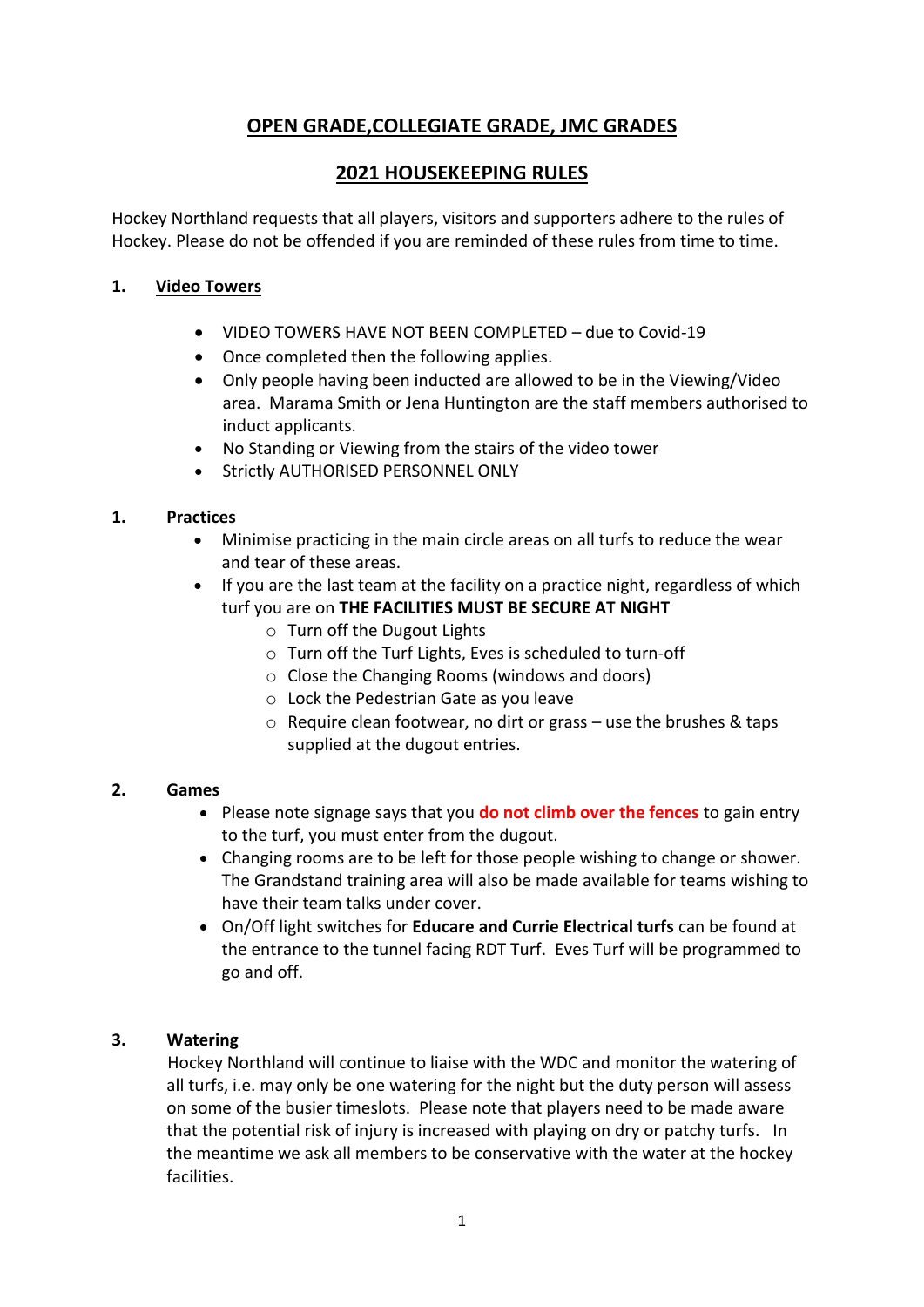### **4. Facility**

 Hockey Northland is advising all members and visitors to observe the signage of NO DOGS, NO SKATEBOARDS, NO SCOOTERS OR BICYCLES and that this is a SMOKE FREE facility which includes VAPING.

#### **5. Parking**

- No parking in front of the large main gate into compound.
- If you park in the disabled parking, have your ticket visible in the front window.
- Please use the drop-off zone correctly ensuring you drive the same way as the arrows. Absolutely NO parking in the drop-off zone.
- A friendly reminder that the car break-ins are still happening. Please be careful that you do not leave valuables that can be seen and where possible park somewhere by continuous foot traffic.
- Whangarei District Council may issue tickets if you have parked in the wrong area
- Car key holders and workers are the only vehicles permitted inside the compound.

## **6. Facilities and Health & Safety**

- These are your facilities, so please look after them in a way that reflects that.
- Please do not be offended if you are reminded of these rules from time to time.
	- o NO DOGS, SKATEBOARDS, ROLLER BLADES, SCOOTERS OR BICYCLES and it is a SMOKEFREE facility.
	- o NO CHEWING GUM PERMITTED IN THE FACILITY
	- o **NO supporters or alcohol in the dugouts. The alcohol license does not cover the Currie Electrical Turf area.**
	- o The garden outside the office is a hazard for anyone to be running on/in, so please stop your children playing in this area.
	- o If there is something that requires clean up, please advise someone or ask for cleaning equipment to clear it up.
		- o Please enter the turf through the dugout. Do not climb over the fences.
		- o Have someone supervise your children when you are playing. The lounge area at the kitchen end is an area for people to relax or watch games on the EVES turf. There has been unnecessary damage to property in this area.
		- o Please keep the lounge and the whole facility neat and tidy.
		- o The toilets and landing outside the lounge is not a changing room, they are for the public.